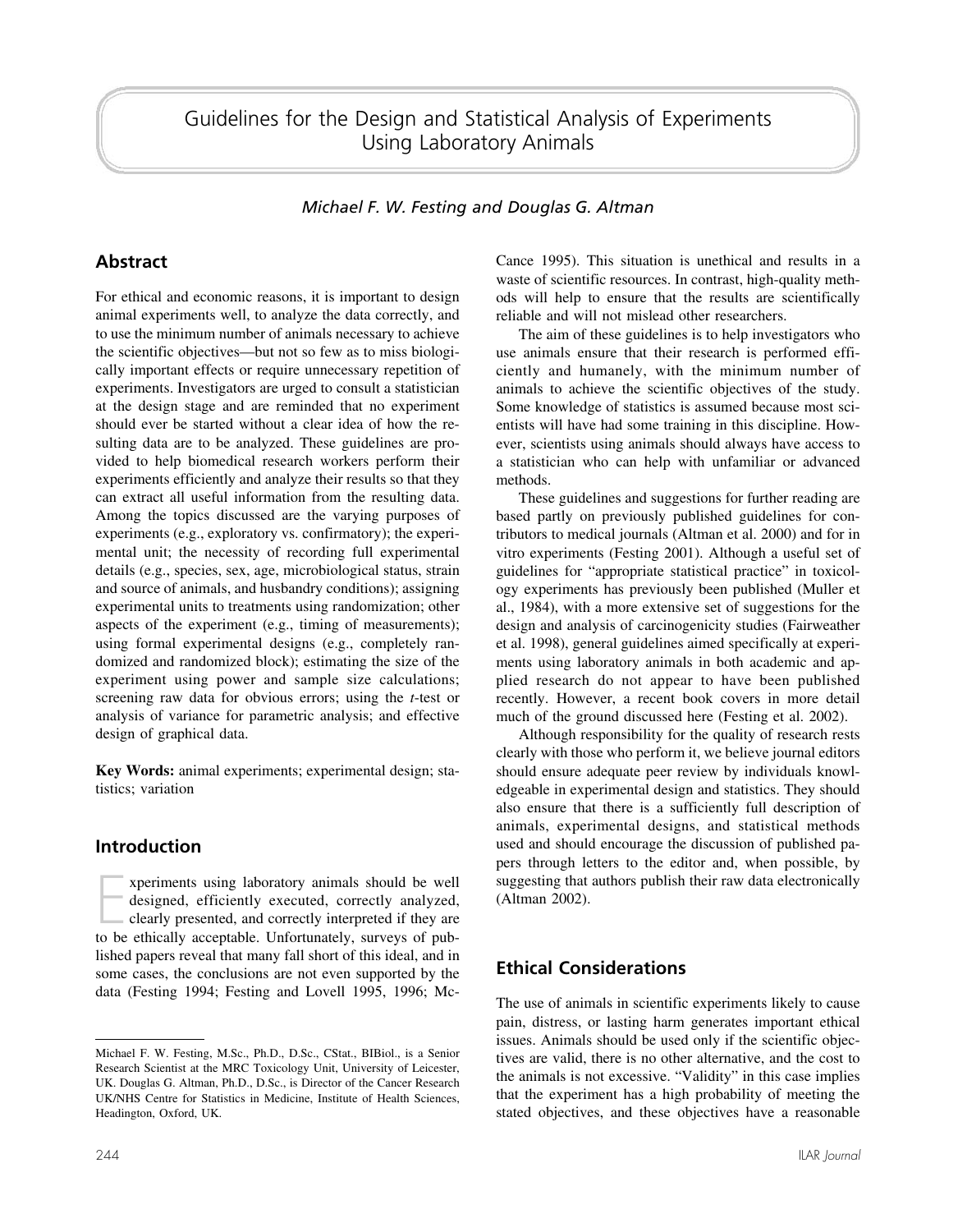chance of contributing to human or animal welfare, possibly in the long term.

The following "3Rs" of Russell and Burch (1959) provide a framework for considering the humane use of animals:

- Animals should be *replaced* by less sentient alternatives such as invertebrates or in vitro methods whenever possible.
- Experimental protocols should be *refined* to minimize any adverse effects for each individual animal. For example, appropriate anesthesia and analgesia should be used for any surgical intervention. Death is not an acceptable endpoint if it is preceded by some hours of acute distress, and humane endpoints should be used whenever possible (Stokes 2000). Staff should be well trained, and housing should be of a high standard with appropriate environmental enrichment. Animals should be protected from pathogens.
- The number of animals should be *reduced* to the minimum consistent with achieving the scientific objectives of the study, recognizing that important biological effects may be missed if too few animals are used. Some thought also should be given to the required precision of any outcomes to be measured. For example, chemicals are classified into a number of groups on the basis of their acute toxicity in animals. It may not be necessary to obtain a highly precise estimate of the median lethal dose ( $LD_{50}$  value) to classify them. A number of sequential experimental designs that use fewer animals have been developed for this purpose (Lipnick et al. 1995; Rispin et al. 2002; Schlede et al. 1992). Ethical review panels should also insist that any scientist who does not have a good background in experimental design and statistics should consult a statistician.

## **General Principles**

All research should be described in such a way that it could be repeated elsewhere. Authors should clearly state the following:

- The objectives of the research and/or the hypotheses to be tested;
- The reason for choosing their particular animal model;
- The species, strain, source, and type of animal used;
- The details of each separate experiment being reported, including the study design and the number of animals used; and
- The statistical methods used for analysis.

# **Experiments and Surveys**

An **experiment** is a procedure for collecting scientific data on the response to an intervention in a systematic way to

maximize the chance of answering a question correctly (confirmatory research) or to provide material for the generation of new hypotheses (exploratory research). It involves some treatment or other manipulation that is under the control of the experimenter, and the aim is to discover whether the treatment is *causing* a response in the experimental subjects and/or to quantify such response. A **survey**, in contrast, is an observational study used to find *associations* between variables that the scientist cannot usually control. Any association may or may not be due to a causal relation. These guidelines are concerned only with experiments.

Experiments should be planned before they are started, and this planning should include the statistical methods used to assess the results. Sometimes a single experiment is replicated in different laboratories or at different times. However, if this replication is planned in advance and the data are analyzed accordingly, it still represents a single experiment.

### Confirmatory and Exploratory Experiments

Confirmatory research normally involves formal testing of one or more prespecified hypotheses. By contrast, exploratory research normally involves looking for patterns in the data with less emphasis on formal testing of hypotheses. Commonly, exploratory experiments involve many characters. For example, many microarray experiments in which up or down regulation of many thousands of genes is assayed in each animal could be classified as exploratory experiments because the main purpose is usually to look for patterns of response rather than to test some prespecified hypotheses. There is frequently some overlap between these two types of experiment. For example, an experiment may be set up to test whether a compound produces a specific effect on the body weight of rats—a confirmatory study. However, data may also be collected on hematology and clinical biochemistry, and exploratory investigations using these data may suggest additional hypotheses to be tested in future confirmatory experiments.

#### Investigations Involving Several Experiments

Scientific articles often report the results of several independent experiments. When two or more experiments are presented, they should be clearly distinguished and each should be described fully. It is helpful to readers to number the experiments.

### **Animals as Models of Humans or Other Species**

Laboratory animals are nearly always used as models or surrogates of humans or other species. A model is a repre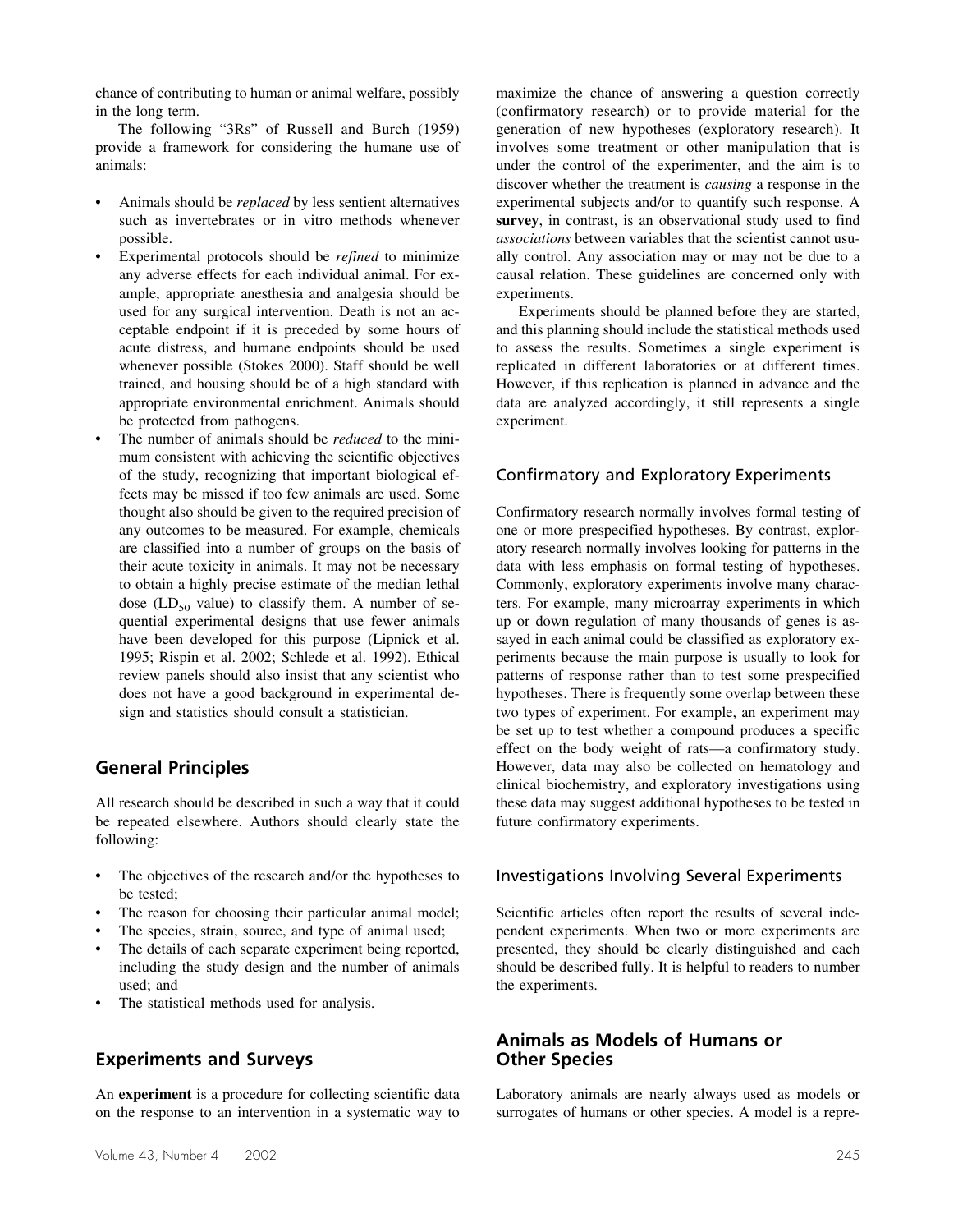sentation of the thing being modeled (the target). It must have certain characteristics that resemble the target, but it can be very different in other ways, some of which are of little importance whereas others may be of great practical importance. For example, the rabbit was used for many years as a model of diabetic humans for assaying the potency of insulin preparations because it was well established that insulin reduces blood glucose levels in rabbits as well as in humans. The fact that rabbits differ from humans in many thousands of ways was irrelevant for this particular application. This was a well-validated model, but it has now been replaced with chemical methods.

Other models may be less well validated; and in some cases it may be difficult, impossible, or impractical to validate a given model. For example, it is widely assumed that many industrial chemicals that are toxic at a given dose in laboratory animals will also be toxic to humans at approximately the same dose after correcting for scale. However, it is usually not possible to test this assumption. Clearly, the validity of an animal model as a predictor of human response depends on how closely the model resembles humans for the specific characters being investigated. Thus, the validity of any model, including mathematical, in vitro, and lower organism models, must be considered on a caseby-case basis.

## **Need to Control Variation**

After choosing a model, the aim of the experiment will be to determine how it responds to the experimental treatment(s). Models should be sensitive to the experimental treatments by responding well, with minimal variation among subjects treated alike. Uncontrolled variation, whether caused by infection, genetics, or environmental or age heterogeneity, reduces the power of an experiment to detect treatment effects.

If mice or rats are being used, the use of isogenic strains should be considered because they are usually more uniform phenotypically than commonly used outbred stocks. Experiments using such animals either should be more powerful and able to detect smaller treatment responses or could use fewer animals. When it is necessary to replicate an experiment across a range of possible susceptibility phenotypes, small numbers of animals of several different inbred strains can be used in a factorial experimental design (see below) without any substantial increase in total numbers (Festing 1995, 1997, 1999). The advantage of this design is that the importance of genetic variation in response can be quantified. Inbred strains have many other useful properties. Because all individuals within a strain are genetically identical (apart possibly from a small number of recent mutations), it is possible to build up a genetic profile of the genes and alleles present in each strain. Such information can be of value in planning and interpreting experiments. Such strains remain genetically constant for many generations, and identification of individual strains is possible using genetic markers. There is a considerable literature on the characteristics of the more common strains, so that strains suitable for each project can be chosen according to their known characteristics (Festing 1997, 1999; <www.informatics.jax.org>).

Animals should be maintained in good environmental conditions because animals under stress are likely to be more variable than those maintained in optimum conditions (Russell and Burch 1959). When a response is found in the animal, its true relevance to humans is still not known. Thus, clinical trials are still needed to discover the effects of any proposed treatment in humans. However, in testing toxic environmental chemicals, it is normally assumed that humans respond in a similar way to animals, although this assumption can rarely be tested. The animals should be adequately described in the materials and methods or other relevant section of the paper or report. The Appendix provides a checklist of the sort of information that might be provided, depending on the individual study.

# **Experimental Design**

The experimental design depends on the objectives of the study. It should be planned in detail, including the development of written protocols and consideration of the statistical methods to be used, before starting work.

In principle, a well-designed experiment avoids bias and is sufficiently powerful to be able to detect effects likely to be of biological importance. It should not be so complicated that mistakes are made in its execution. Virtually all animal experiments should be done using one of the formal designs described briefly below.

# Experimental Unit

Each experiment involves a number of experimental units, which can be assigned at random (see below) to a treatment. The experimental unit should also be the unit of statistical analysis. It must be possible, in principle, to assign any two experimental units to different treatments. For this reason, if the treatment is given in the diet and all animals in the same cage therefore have the same diet, the cage of animals (not the individual animals within the cage) is the experimental unit. This situation can cause some problems. In studying the effects of an infection, for example, it may be necessary to house infected animals in one isolator and control animals in another. Strictly, the isolator is then the experimental unit because it was the entity assigned to the treatment and an analysis based on a comparison of individual infected versus noninfected animals would be valid only with the additional assumption (which should be explicitly stated) that animals within a single isolator are no more or no less alike than animals in different isolators. Although individual animals are often the experimental units assigned to the treatments, a crossover experimental design may in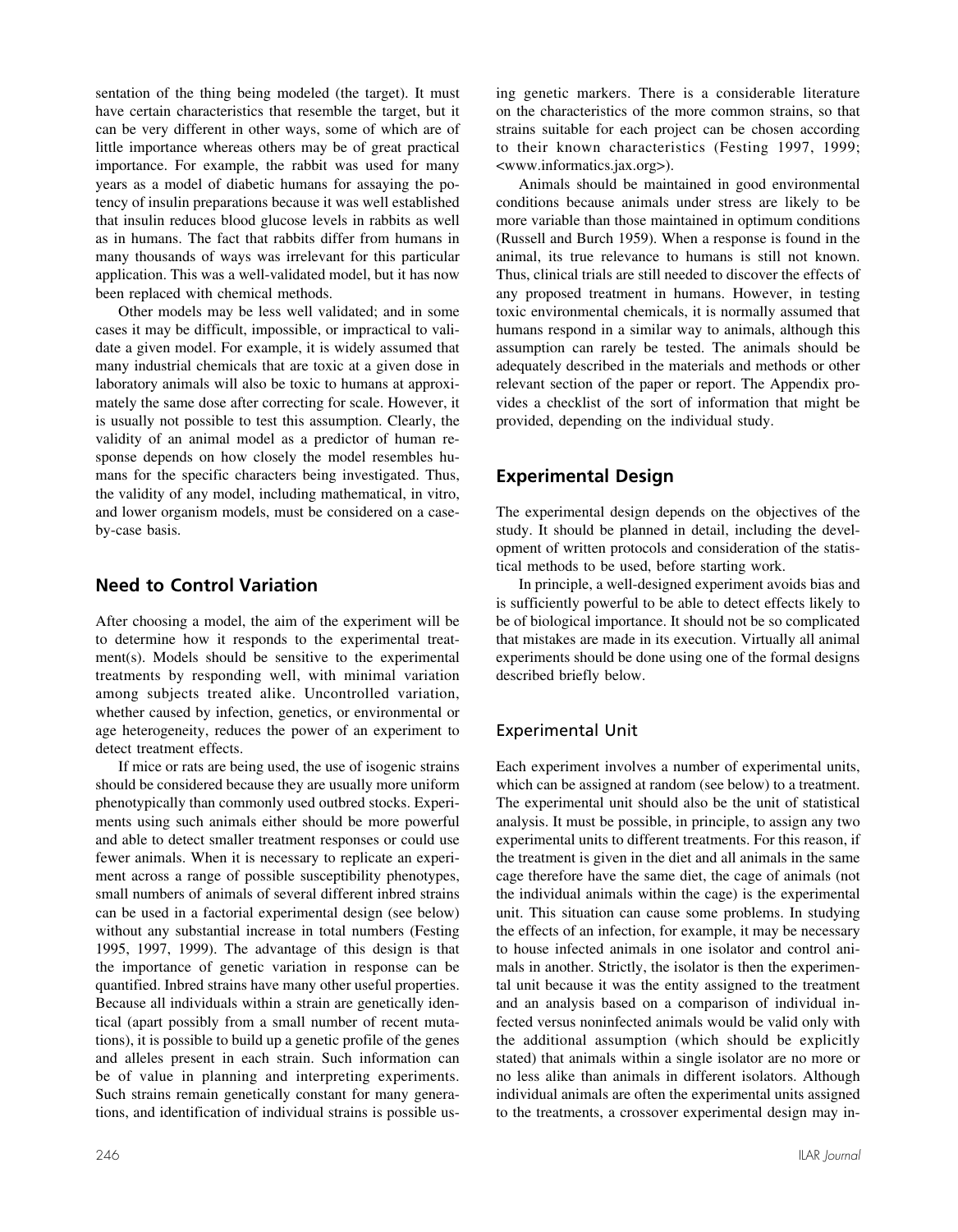volve assigning an animal to treatments X, Y, and Z sequentially in random order, in which case the experimental unit is the animal for a period of time. Similarly, if cells from an animal are cultured in a number of dishes that can be assigned to different in vitro treatments, then the dish of cells is the experimental unit.

Split-plot experimental designs have more than one type of experimental unit. For example, cages each containing two mice could be assigned at random to a number of dietary treatments (so the cage is the experimental unit for comparing diets), and the mice within the cage may be given one of two vitamin treatments by injection (so the mice are experimental units for the vitamin effect). In each case, the analysis should reflect the way the randomization was done.

#### Randomization

Treatments should be assigned so that each experimental unit has a known, often equal, probability of receiving a given treatment. This process, termed randomization, is essential because there are often sources of variation, known or unknown, which could bias the results. Most statistical packages for computers will produce random numbers within a specified range, which can be used in assigning experimental units to treatments. Some textbooks have tables of random numbers designed for this purpose. Alternatively, treatment assignments can be written on pieces of paper and drawn out of a bag or bowl for each experimental unit (e.g., animal or cage). If possible, the randomization method should ensure that there are predefined numbers in each treatment group.

Note that the different treatment groups should be processed identically throughout the whole experiment. For example, measurements should be made at the same times. Furthermore, animals of different treatment groups should not be housed on different shelves or in different rooms because the environments may be different (see Blinding and Block Designs below).

## Blinding

To avoid bias, experiments should be performed "blind" with respect to the treatments when possible and particularly when there is any subjective element in assessing the results. After the randomized allocation of animals (or other experimental unit) to the treatments, animals, samples, and treatments should be coded until the data are analyzed. For example, when an ingredient is administered in the diet, the different diets can be coded with numbers and/or colors and the cages can be similarly coded to ensure that the correct diet is given to each cage. Animals can be numbered in random order so that at the postmortem examination there will be no indication of the treatment group. Pathologists who read slides from toxicity experiments are often not blinded with respect to treatment group, which can cause problems in the interpretation of the results (Fairweather et al. 1998).

#### Pilot Studies

Pilot studies, sometimes involving only a single animal, can be used to test the logistics of a proposed experiment. Slightly larger ones can provide estimates of the means and standard deviations and possibly also some indication of likely response, which can be used in a power analysis to determine sample sizes of future experiments (see below). However, if the pilot experiment is very small, these estimates will be inaccurate.

#### Formal Experimental Designs

Several formal experimental designs are described in the literature, and most experiments should use one of these designs. The most common are completely randomized, randomized block (see below), and factorial designs; however, Latin square, crossover, repeated measures, split-plot, incomplete block, and sequential designs are also used. These formal designs have been developed to take account of special features and constraints of the experimental material and the nature of the investigation. It is not possible to describe all of the available experimental designs here. They are described in many statistical textbooks.

Investigators are encouraged to name and describe fully the design they used to enable readers to understand exactly what was done. We also recommend including an explanation of a nonstandard design, if used.

Within each type of design there is considerable flexibility in terms of choice of treatments and experimental conditions; however, standardized methods of statistical analysis are usually available. In particular, when experiments produce numerical data, they can often be analyzed using some form of the analysis of variance  $(ANOVA<sup>1</sup>)$ .

*Completely randomized designs,* in which animals (or other experimental units) are assigned to treatments at random, are widely used for animal experiments. The main advantages are simplicity and tolerance of unequal numbers in each group, although balanced numbers are less important now that good statistical software is available for analyzing more complex designs with unequal numbers in each group. However, simple randomization cannot take account of heterogeneity of experimental material or variation (e.g., due to biological rhythms or environment), which cannot be controlled over a period of time.

*Randomized complete block designs* are used to split an experiment into a number of "mini-experiments" to increase

<sup>&</sup>lt;sup>1</sup>Abbreviations used in this article: ANOVA, analysis of variance; DF, degrees of freedom.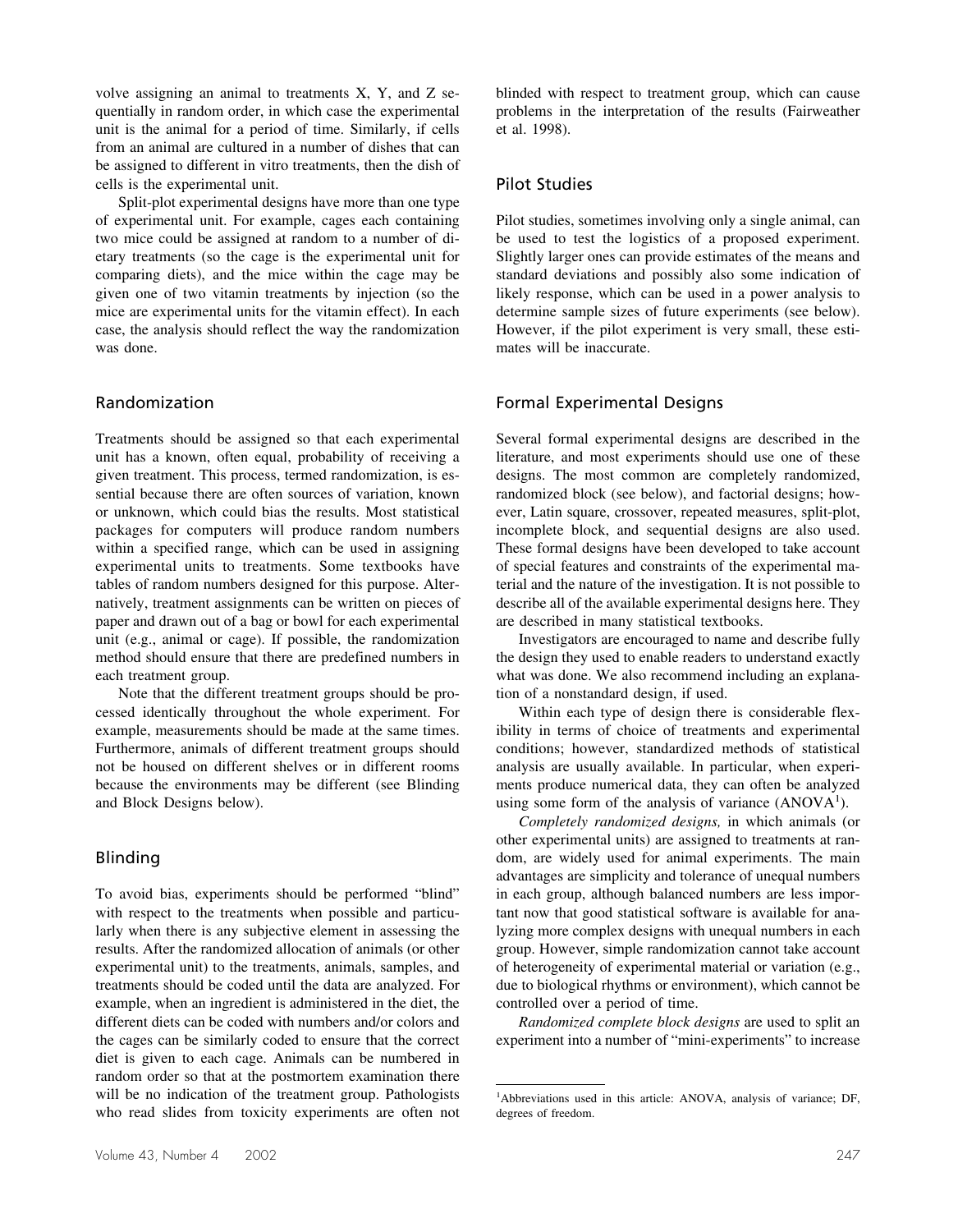precision and/or take account of some natural structure of the experimental material. With large experiments, it may not be possible to process all of the animals at the same time or house them in the same environment, so it may be better to divide the experiment into smaller blocks that can be handled separately. Typically, a "block" will consist of one or more animals (or other experimental units) that have been assigned at random to each of the different treatment groups. Thus, if there are six different treatments, a block will consist of a multiple of six animals that have been assigned at random to each of the treatments. Blocking thus ensures balance of treatments across the variability represented by the blocks. It may sometimes be desirable to perform within-litter experiments when, for example, comparing transgenic animals with wild-type ones, with each litter being a block. Similarly, when the experimental animals differ excessively in age or weight, it may be best to choose several groups of uniform animals and then assign them to the treatments within the groups. Randomized block designs are often more powerful than completely randomized designs, but their benefits depend on correct analysis, using (usually) a two-way ANOVA without interaction. Note that when there are only two treatments, the block size is two and the resulting data can be analyzed using either a paired *t*-test or the two-way ANOVA noted above, which are equivalent.

#### Choice of Dependent Variable(s), Characters, Traits, or Outcomes

Confirmatory experiments normally have one or a few outcomes of interest, also known as dependent variables, which are typically mentioned in the experimental hypotheses. For example, the null hypothesis might be that the experimental treatments do not affect body weight in rats. Ideally there should be very few outcomes of primary interest, but some toxicity experiments involve many dependent variables, any of which may be altered by a toxic chemical. Exploratory experiments often involve many outcomes, such as the thousands of dependent variables in microarray experiments. When there is a choice, quantitative (measurement) data are better than qualitative data (e.g., counts) because the required sample sizes are usually smaller. When there are several correlated outcomes (e.g., organ weights), some type of multivariate statistical analysis may be appropriate.

In some studies, scores such as  $0, +, ++$ , and  $+++$  are used. Such "ordinal" data should normally be analyzed by comparing the number in each category among the different treatment groups, preferably taking the ordering into account. Converting scores to numerical values with means and standard deviations is inappropriate.

### Choice of Independent Variables or Treatments

Experiments usually involve the deliberate alteration of some treatment factor such as the dose level of a drug. The

treatments may include one or more "controls." Negative controls may be untreated animals or those treated with a placebo without an active ingredient. The latter is normally more appropriate, although it may be desirable to study both the effect of the active agent and the vehicle, in which case both types of control will be needed. Surgical studies may involve sham-operated controls, which are treated in the same way as the tested animals but without the final surgical treatment.

Positive controls are sometimes used to ensure that the experimental protocols were actually capable of detecting an effect. Failure of these controls to respond might imply, for example, that some of the apparatus was not working correctly. Because these animals may suffer adverse effects, and they may not be necessary to the hypothesis being tested, small numbers may be adequate.

Dose levels should not be so high that they cause unnecessary suffering or unwanted loss of animals. When different doses are being compared, three to approximately six dose levels are usually adequate. If a dose-response relation is being investigated, the dose levels (X-variable) should cover a wide range to obtain a good estimate of the response, although the response may not be linear over a wide range. Dose levels are frequently chosen on a log 2 or log 10 scale. If the aim is to test for linearity, then more than two dose levels must be used. If possible, we recommend using dose levels that are equally spaced on some scale, which may facilitate the statistical analysis. More details of choice of dose levels and dilutions in biological assay are given by Finney (1978).

Toxicologists often use fractions (e.g., half to a quarter or less) of the maximum tolerated dose (the largest dose that results in only minimal toxic effects) in long-term studies. The scientific validity of using such high dose levels has been questioned because the response to high levels of a toxic chemical may be qualitatively different from the response to low levels (Fairweather et al. 1998). The possibility of exploring the effects of more than one factor (e.g., treatment, time, sex, or strain) using factorial designs (see below) should be considered.

# Uncontrolled (Random) Variables

In addition to the treatment variables, there may be a number of random variables that are uncontrollable yet may need to be taken into account in designing an experiment and analyzing the results. For example, circadian rhythms may cause behavior measured in the morning to be different from that measured in the afternoon. Similarly, the experimental material may have some natural structure (e.g., members of a litter of mice may be more similar than animals of different litters). Measurements made by different people or at different times may be slightly different, and reagents may deteriorate over a period of time. If these effects are likely to be large in relation to the outcomes being investigated, it will be necessary to account for them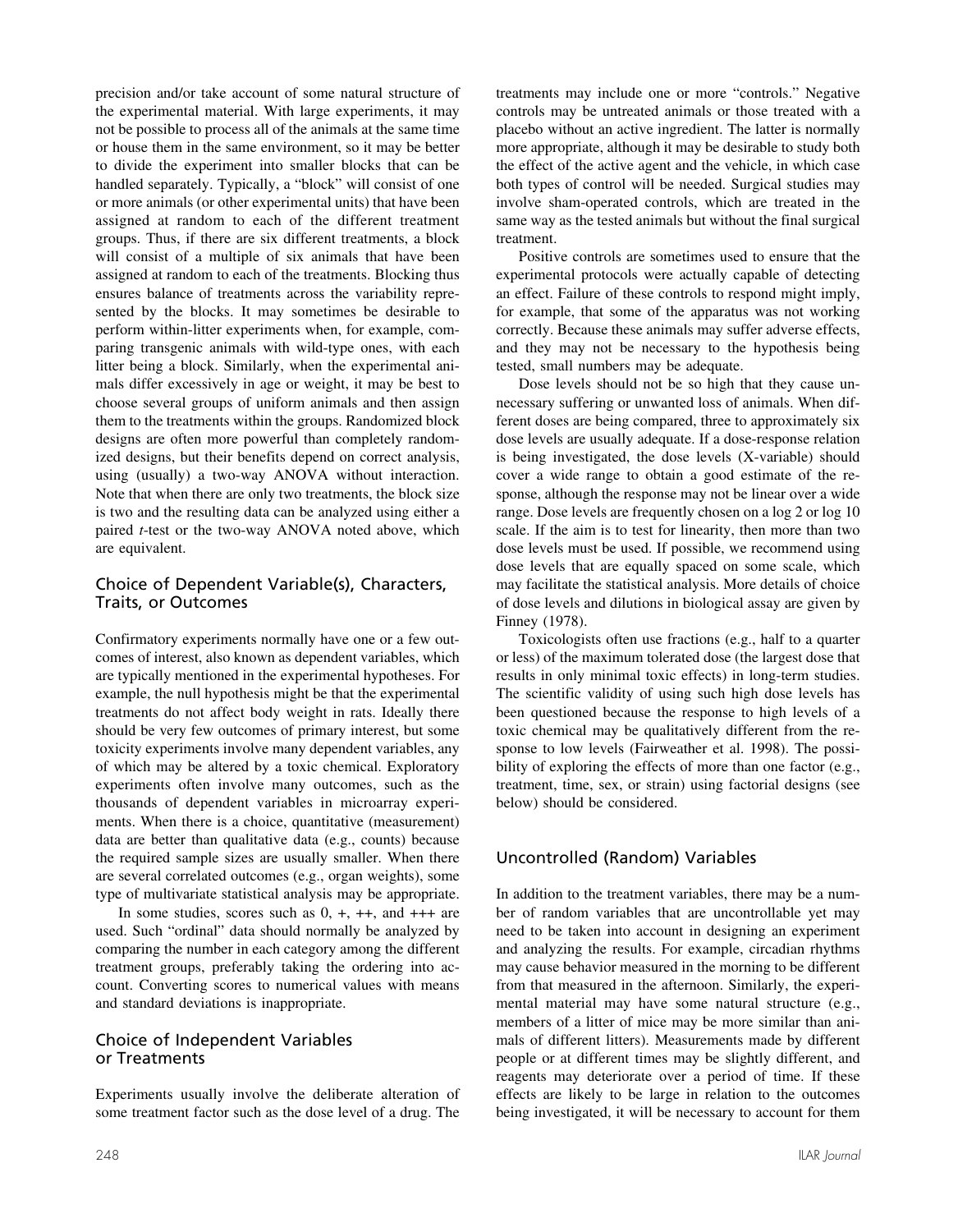at the design stage (e.g., using a randomized block, Latin square, or other appropriate design) or at the time of the statistical analysis (e.g., using covariance analysis).

#### Factorial Experiments

Factorial experiments have more than one type of treatment or independent variable (e.g., a drug treatment and the sex of the animals). The aim could be to learn whether there is a response to a drug and whether it is the same in both sexes (i.e., whether the factors interact with or potentiate each other). These designs are often extremely powerful in that they usually provide more information for a given size of experiment than most single factor designs at the cost of increased complexity in the statistical analysis. They are described in most statistical texts (e.g., Cox 1958; Montgomery 1997).

In some situations, a large number of factors that might influence the results of an experiment can be studied efficiently using more advanced factorial designs. For example, in screening potential drugs, it may be desirable to choose a suitable combination of variables (e.g., presence/absence of the test compound; the sex, strain, age, and diet of the animals; time after treatment; and method of measuring the endpoint). If there were only two levels of each of these variables, then there would be  $2^7 = 128$  treatment combinations to be explored. Special methods are available for designing such experiments without having to use excessively large numbers of animals (Cox 1958: Cox and Reid 2000; Montgomery 1997). This type of design can also be used to optimize experiments that are used repeatedly with only minor changes in the treatments, such as in drug development, when many different compounds are tested using the same animal model (Shaw et al. 2002).

### **Experiment Size**

Deciding how large an experiment needs to be is of critical importance because of the ethical implications of using animals in research. An experiment that is too small may miss biologically important effects, whereas an experiment that is too large wastes animals. Scientists are often asked to justify the numbers of animals they propose to use as part of the ethical review process.

#### Power Analysis

A power analysis is the most common way of determining sample size. The appropriate sample size depends on a mathematical relation between the following (described in more detail below): the (1) effect size of interest, (2) standard deviation (for variables with a quantitative effect), (3) chosen significance level, (4) chosen power, (5) alternative hypothesis, (6) sample size. The investigator generally

specifies the first five of these items and these determine the sample size. It is also possible to calculate the power or the effect size if the sample size is fixed (e.g., as a result of restricted resources). The formulae are complex; however, several statistical packages offer power analysis for estimating sample sizes when estimating a single mean or proportion, comparing two means or proportions, or comparing means in an analysis of variance. There are also dedicated packages (e.g., nQuery Advisor [Statistical Solutions, Cork, UK; Elashoff 1997]), which have a much wider range of analyses (Thomas 1997). A number of web sites also provide free power analysis calculations for the simpler situations, and the following sites are currently available: <Http://ebook.stat.ucla.edu/cgi-bin/engine.cgi>; http:// www.math.yorku.ca/SCS/Demos/power/;> and <http:// hedwig.mgh.harvard.edu/quan\_measur/para\_quant.html>. Sample size is considered in more detail by Dell and colleagues in this volume (2002), and Cohen (1988) provides extensive tables and helpful discussion of methods.

#### *Effect Size*

Briefly, when only two groups are to be compared, the effect size is the difference in means (for a quantitative character) or proportions (for a qualitative, dead/alive character) that the investigator wants the experiment to be able to detect. For example, the investigator could specify the minimum difference in mean body weight between a control group of rats and a treated group that would be of biological importance and that he/she considers the experiment should be able to detect. It is often convenient to express the effect size "D" in units of standard deviations by dividing through by the standard deviation (discussed below). D is a unitless number that can be compared across different experiments and/or with different outcomes. For example, if the standard deviation of litter size in a particular colony of BALB/c strain mice is 0.8 pups (with a mean of  $~5$  pups) and an experiment is to be set up to detect a difference in mean litter size between treated and control groups of, for example, 1.0 pups, then  $D = 1.0/0.8 = 1.25$  standard deviation units. If the standard deviation of the total number of pups weaned per cage in a 6-mo breeding cycle is 10 pups (with a mean of ∼ 55 pups) and the experiment is set up to detect a difference between a control group and a treated group of 5.0 pups, then  $D = 5/10 = 0.5$ . This effect size is smaller, so would require a larger experiment than the change in litter size would require. Similarly, if a control group is expected to have, for example, 20% of spontaneous tumors, and the compound is a suspected carcinogen, the increase in the percentage of tumors in the treated group (which would be important to be able to detect) must be specified.

#### *Standard Deviation*

The standard deviation among experimental units appropriate to the planned experimental design must be specified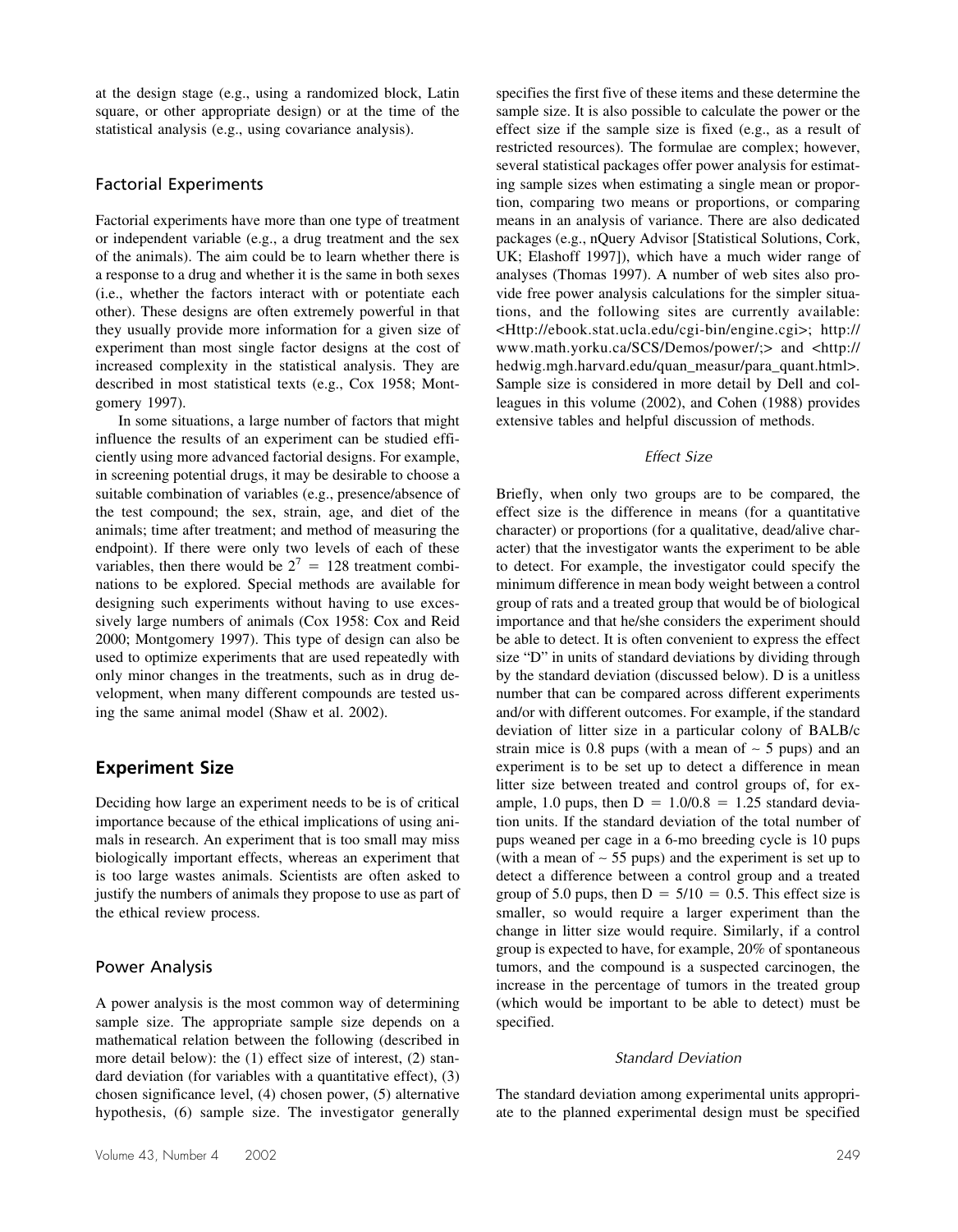(for quantitative characters). For a randomized block or crossover design the appropriate estimate will usually be the square root of the error mean square from an analysis of variance conducted on a previous experiment. When no previous study has been done, a pilot study may be used, although the estimate will not be reliable if the pilot study is very small.

#### *Significance Level*

The significance level is the chance of obtaining a falsepositive result due to sampling error (known as a Type I error). It is usually set at 5%, although lower levels are sometimes specified.

#### *Power*

The power of an experiment is the chance that it will detect the specified effect size for the given significance level and standard deviation and be considered statistically significant. Choice of a power level is somewhat arbitrary and usually ranges from 80 to 95%. However, when testing some vaccines for virulence, a power as high as 99% may be specified because of the serious consequences of failure to detect a virulent batch. Note that (1-power) is the chance of a false-negative result, also known as a Type II error.

#### *Alternative Hypothesis*

The alternative hypothesis is usually that two means or proportions differ, leading to a two-tailed test; but occasionally, the direction of the difference is specified, leading to a one-tailed test. A slightly larger sample size is required for a two-tailed test.

#### *Sample Size*

The sample size is usually what needs to be determined, so all of the other quantities listed above should be specified. However, there are occasions when the sample size is fixed and the aim is to determine the power or effect size, given sample size.

Estimated sample sizes for an experiment involving two groups with measurement data that would be analyzed using a two-sample *t*-test are given in Table 1 as a function of D (see above). For the two examples above, D was 1.25 for the litter size effect, which would require approximately 14 cages in each group; whereas for the total production, example D was 0.5, which would require approximately 86 cages in each group.

When experiments are set up to compare two proportions using a chi-squared test the effect size is the difference in the proportion of "successes" in the two groups and the standard deviation is specified by the two proportions. In Table 2 are shown the estimated number required in each group to compare two proportions for various proportions ranging from 0.2 to 0.8 assuming a power of 90%, a sig-

#### **Table 1 Sample size as a function of D***<sup>a</sup>* **for a two-sample t-test comparison assuming a significance level of 5%, a power of 90%, and a two-sided test**

| D   | No. per group  |  |  |
|-----|----------------|--|--|
| 0.2 | 527            |  |  |
| 0.3 | 235            |  |  |
| 0.4 | 133            |  |  |
| 0.5 | 86             |  |  |
| 0.6 | 60             |  |  |
| 0.7 | 44             |  |  |
| 0.8 | 34             |  |  |
| 0.9 | 27             |  |  |
| 1.0 | 23             |  |  |
| 1.2 | 16             |  |  |
| 1.4 | 12             |  |  |
| 1.6 | 10             |  |  |
| 1.8 | 8              |  |  |
| 2.0 | $\overline{7}$ |  |  |
| 2.5 | 5              |  |  |

*a* D = (difference in means)/(standard deviation)

nificance level of 5%, and a two-sided test. Note that larger sample sizes are required to detect a given difference between two proportions if they are both high or low (i.e., less than 0.3 or more than 0.7) than if they are near 0.5.

Power analysis can also be used to estimate the required sample sizes for estimating parameters such as a mean, a regression coefficient, survival, or a genetic linkage (recombination proportion) with a specified confidence interval, although dedicated power analysis software may be needed for these more advanced calculations. Note that large numbers of animals are needed to estimate genetic linkage between tightly linked genetic markers if a narrow confidence

**Table 2 Number required in each group for comparing two proportions (based on a normal approximation of the binomial distribution) with a significance level of 0.05 and a power of 90%**

| Proportion in<br>each group | 0.2             | 0.3             | 0.4 | 0.5 | 0.6 | 0.7 |
|-----------------------------|-----------------|-----------------|-----|-----|-----|-----|
| 0.2                         |                 |                 |     |     |     |     |
| 0.3                         | 392             |                 |     |     |     |     |
| 0.4                         | 109             | 477             |     |     |     |     |
| 0.5                         | 52              | 124             | 519 |     |     |     |
| 0.6                         | 90              | 56              | 130 | 519 |     |     |
| 0.7                         | 19 <sup>a</sup> | 31              | 56  | 124 | 477 |     |
| 0.8                         | 13 <sup>a</sup> | 19 <sup>a</sup> | 30  | 52  | 109 | 392 |
|                             |                 |                 |     |     |     |     |

*a* Assumptions may lead to some inaccuracy.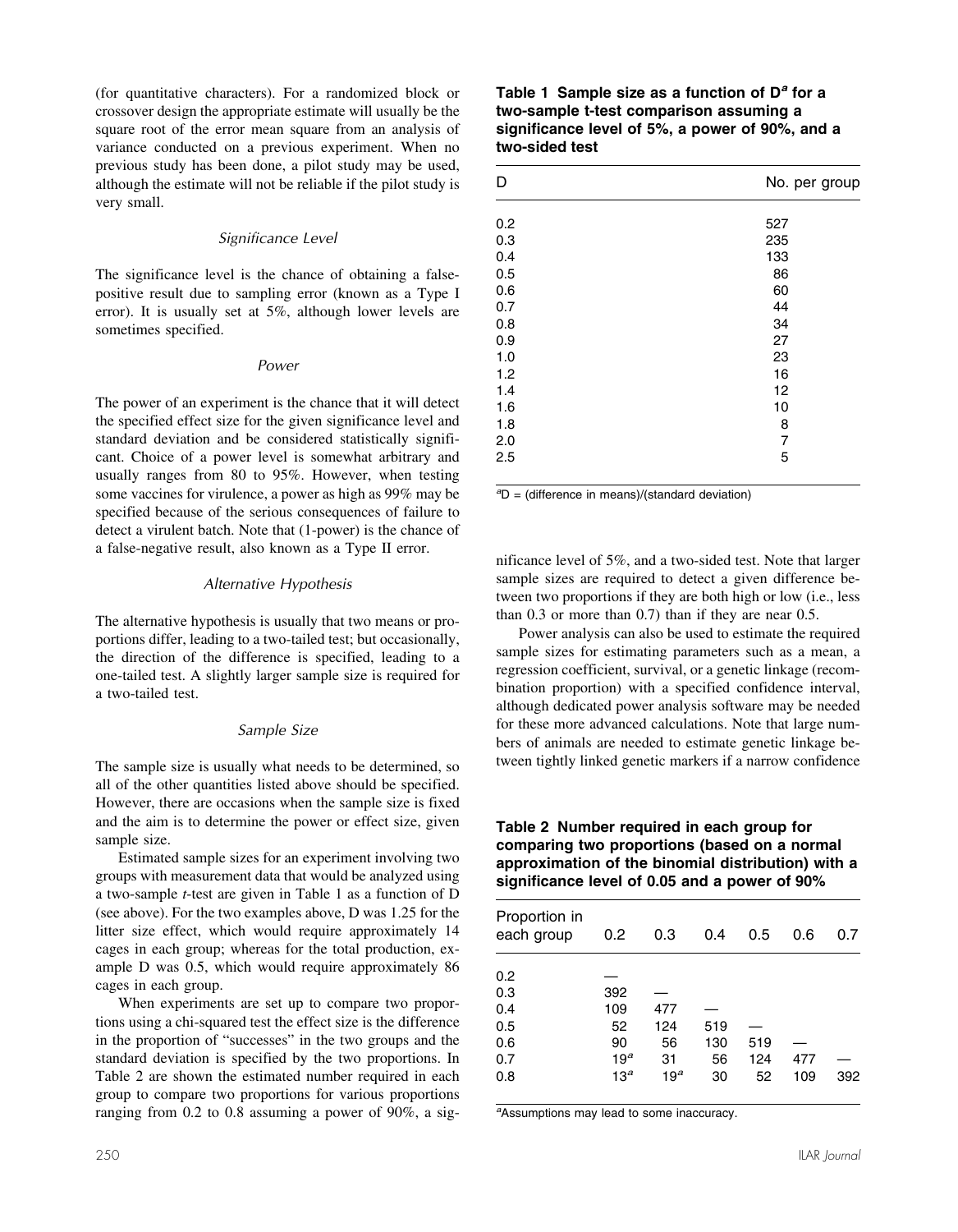interval is wanted. However, several specialized approaches to such studies exist (Silver 1995).

#### Resource Equation Method for Determining Sample Size

When there is no information about the standard deviation and/or it is difficult to specify an effect size, an alternative method that depends on the law of diminishing returns has been suggested (Mead 1988). This method may also be of value for some exploratory experiments when testing hypotheses is not the main objective.

For quantitative characters that are analyzed using the analysis of variance, it is suggested that the degrees of freedom  $(DF<sup>1</sup>)$  for the error term used to test the effect of the variable should be approximately 10 to 20. With less than 10 DF, good returns can be expected from adding more experimental units. However, with more than 20 DF, adding additional units provides little extra information. This ruleof-thumb method seems to work quite well for whole animal experiments, although it tends to assume quite large effect sizes.

### **Statistical Analysis**

The results of most experiments should be assessed by an appropriate statistical analysis even though, in some cases, the results are so clear-cut that it is obvious that any statistical analysis would not alter the interpretation. The analysis should reflect the purpose of the study. Thus, the goal of an exploratory analysis is to identify patterns in the data without much emphasis on hypothesis testing, the goal of a confirmatory experiment is to test one or a few prestated hypotheses, and experiments aimed at estimating a parameter such as a genetic linkage require appropriate estimates and standard errors. The general aim, however, is to extract all of the useful information present in the data in a way that it can be interpreted, taking account of biological variability and measurement error. It is particularly useful in preventing unjustified claims about the effect of a treatment when the results could probably be explained by sampling variation. Note that it is possible for an effect to be statistically significant but of little or no biological importance. The materials and methods section should describe the statistical methods used in analysing the results. The aim should be to "describe statistical methods with enough detail to enable a knowledgeable reader with access to the original data to verify the reported results" (ICMJE 2001— <www.icmje.com>).

### Examining the Raw Data

Raw data and data entered into statistical software should be studied for consistency and any obvious transcription errors.

Graphical methods, which are available in most statistical packages, are helpful, particularly if individual observations can be seen clearly. "Outliers" should not be discarded unless there is independent evidence that the observation is incorrect, such as a note taken at the time the observation was recorded expressing doubt about its credibility. Exclusion of any observations should be stated explicitly, with reasons. It is sometimes useful to analyze the data with and without the questionable data to learn whether they alter the conclusions. A clear distinction must be made between missing data (caused, for instance, by an animal dying prematurely or being killed due to excessive suffering) and data with a value of zero.

Thought should be given at the design stage to dealing with unexpected deaths, particularly if they are related to the treatments. Details will depend on the nature of the study and the number of animals that die. For example, the death of only one or two animals in a relatively large study may have relatively little effect on the results. In some long-term studies, it may be possible to replace animals that die early, but this replacement is not usually practical when they die late. In other cases, some useful information (e.g., body weights and DNA) can be obtained from the carcasses, provided they are preserved. Treatment-related deaths may bias some of the results. For example, experimental stress could result in some of the smaller animals in one of the treatment groups dying, thereby causing the average weight of the group to appear heavier than it should be. In all cases, the number and treatment groups of any animals that die should be noted in the published paper or report. In principle, data should be kept as "raw" as possible. For example, expressing some numbers as percentages of other numbers should be avoided because it may complicate the statistical analysis and interpretation of the results and/or reduce precision.

#### Quantitative Data: Parametric and Nonparametric Methods

The method of statistical analysis depends on the purpose of the study, the design of the experiment, and the nature of the resulting data. For example, an analysis involving a test of an hypothesis should not be used if the aim is to estimate the slope of a regression line. Quantitative data are often summarized in terms of the mean, "n" (the number of subjects), and the standard deviation as a measure of variation. The median, n, and the interquartile ranges (i.e., the 25th and 75th centiles) may be preferable for data that are clearly skewed. Nonparametric methods are discussed separately below.

Quantitative data can be analyzed using "parametric" methods, such as the *t*-test for one or two groups or the ANOVA for several groups, or using nonparametric methods such as the Mann-Whitney test. Parametric tests are usually more versatile and powerful and so are preferred; however, they depend on the assumptions that the residuals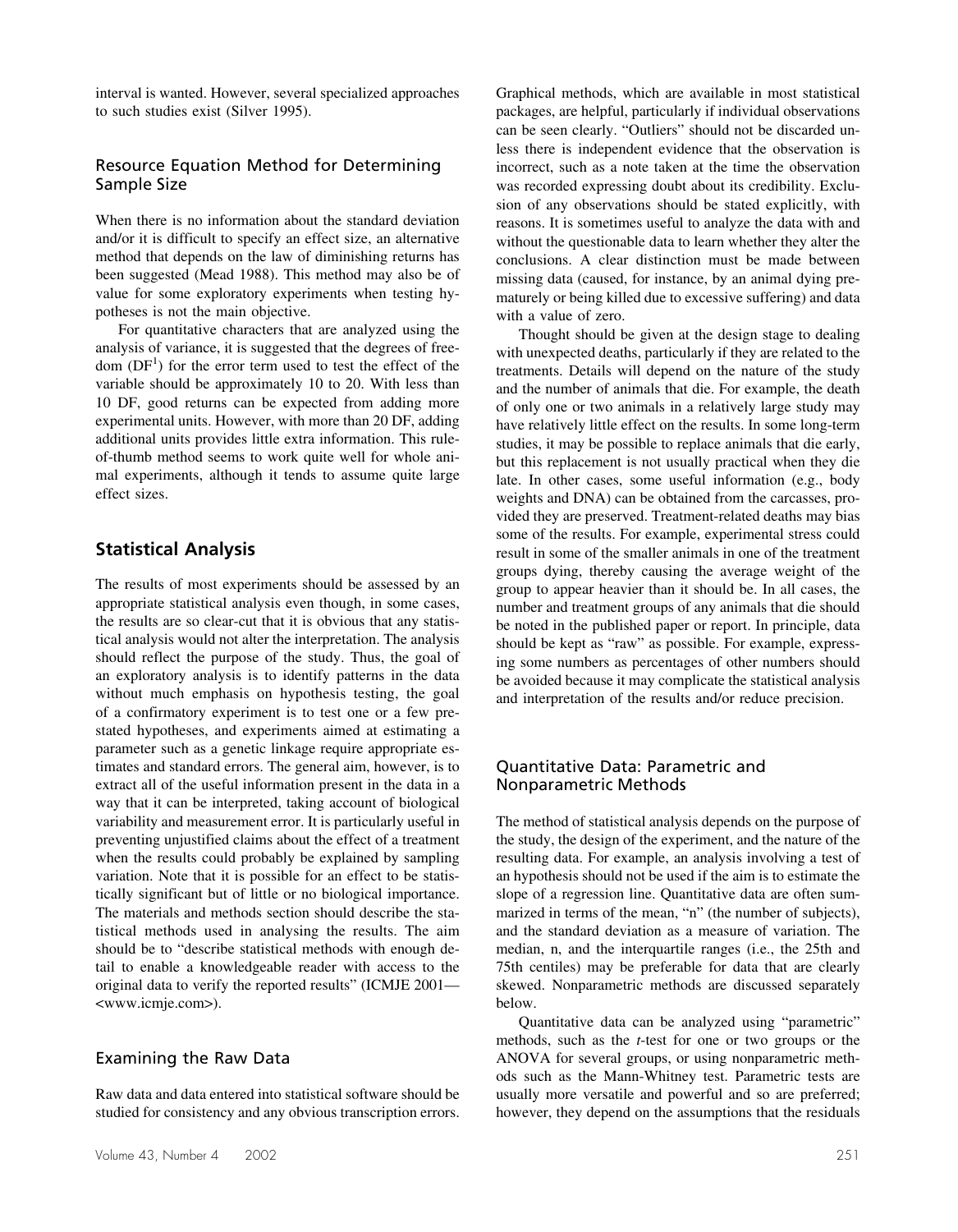(i.e., deviation of each observation from its group mean) have a normal distribution, that the variances are approximately the same in each group, and that the observations are independent of each other. The first two of these assumptions should be investigated as part of the analysis by studying the residuals using methods available in most statistical software packages. A normal probability plot of the residuals will show whether the normality assumption is fulfilled (Altman 1991). This type of plot should give a straight line with a normal distribution of residuals. A plot of the fits (estimated group means) versus the residuals will show whether the variation is approximately the same in each group. Both plots also tend to highlight any outliers. Observations must also be independent (i.e., the observations within a treatment group must come from experimental units, which could, in principle, have been assigned to different treatment groups). Thus, if the effect of different diets on mouse body weight are to be compared using several cages with, for example, five mice per cage, the metric to be analyzed should be the mean of all animals in the cage—not the individual mouse weights—because mice within the cage cannot be assigned to different treatment groups, so they are not statistically independent. If the number of mice per cage varies, then this may need to be taken into account in the statistical analysis.

#### Nesting

Where several observations can be made on an experimental unit (e.g., weights of individual animals within a cage, as above or randomly chosen microscope fields within histological sections from an animal), it may be important to find out whether precision could be increased more effectively by using more experimental units or more observations within each unit. In such situations, the observations are said to be "nested" within the experimental units, and several levels of nesting are possible. A nested ANOVA is usually used with the aim being to estimate the "components of variance" associated with each level of nesting (Dixon and Massey 1983). When this information is combined with the costs of experimental units and observations within a unit, it is possible to estimate the best way to increase precision. In general, extra replication is necessary across the level of nesting with the most variation. Thus, if there are large differences among scores of microscopic fields within an animal, it will usually be better to sample more fields than to use more animals, although this sampling depends on the relative costs of animals and observations.

Nesting may also involve a fixed effect. For example, a number of animals may be assigned at random to some treatment groups and the concentration of a metabolite may then be measured in a number of different organs. A nested statistical analysis can then be used to determine whether there are differences among treatment means, whether there

are differences among named organs, and whether there is an organ by treatment interaction. The analysis is somewhat similar to that used for a split-plot design.

## Transformations

If the variances are not the same in each group and/or the residuals do not have a normal distribution, a scale transformation may normalize the data. A logarithmic transformation may be appropriate for data such as the concentration of a substance, which is often skewed with a long tail to the right. A logit transformation  $\{ \log_e(p/(1-p)) \}$  where p is the proportion, will often correct percentages or proportions in which there are many observations less than 0.2 or greater than 0.8 (assuming the proportions cannot be  $< 0$  or > 1), and a square root transformation may be used on data with a Poisson distribution involving counts when the mean is less than about five.

Further details are given in most statistics textbooks. If no suitable transformation can be found, a nonparametric test can often be used (see below).

## Multiple Comparisons

Student's *t*-test should not be used to compare more than two group means. It lacks power, and multiple testing increases the chance of a false-positive result. When there are two or more groups, and particularly with randomized block or more complex designs, the ANOVA can be used initially to test the overall hypothesis that there are no differences among treatment means. If no significant differences are found, then further comparisons of means should not be done. When the ANOVA results are significant (e.g., at *p* < 0.05) and several groups are being compared, either *posthoc comparisons* or *orthogonal contrasts* can be used to study differences among individual means.

A range of post-hoc comparison methods are available that differ slightly in their properties. These include Dunnett's test for comparing each mean with the control, Tukey's test, Fisher's protected least-significant difference test, Newman-Keuls test, and several others for comparing all means. Large numbers of post-hoc comparisons should be avoided because some of these tests are "conservative" and fail to detect true differences (Type II errors) whereas others may be too liberal and give false-positive results (Type I errors). It is better to specify those few comparisons of particular interest at the design stage. Authors should state which tests have been used. Note that all of these tests use the pooled within-group standard deviation obtained from the ANOVA. The ANOVA followed by individual *t*-tests to compare means, not using the pooled standard deviation, is not acceptable because each test will lack power due to the low precision of the estimates of individual standard deviations.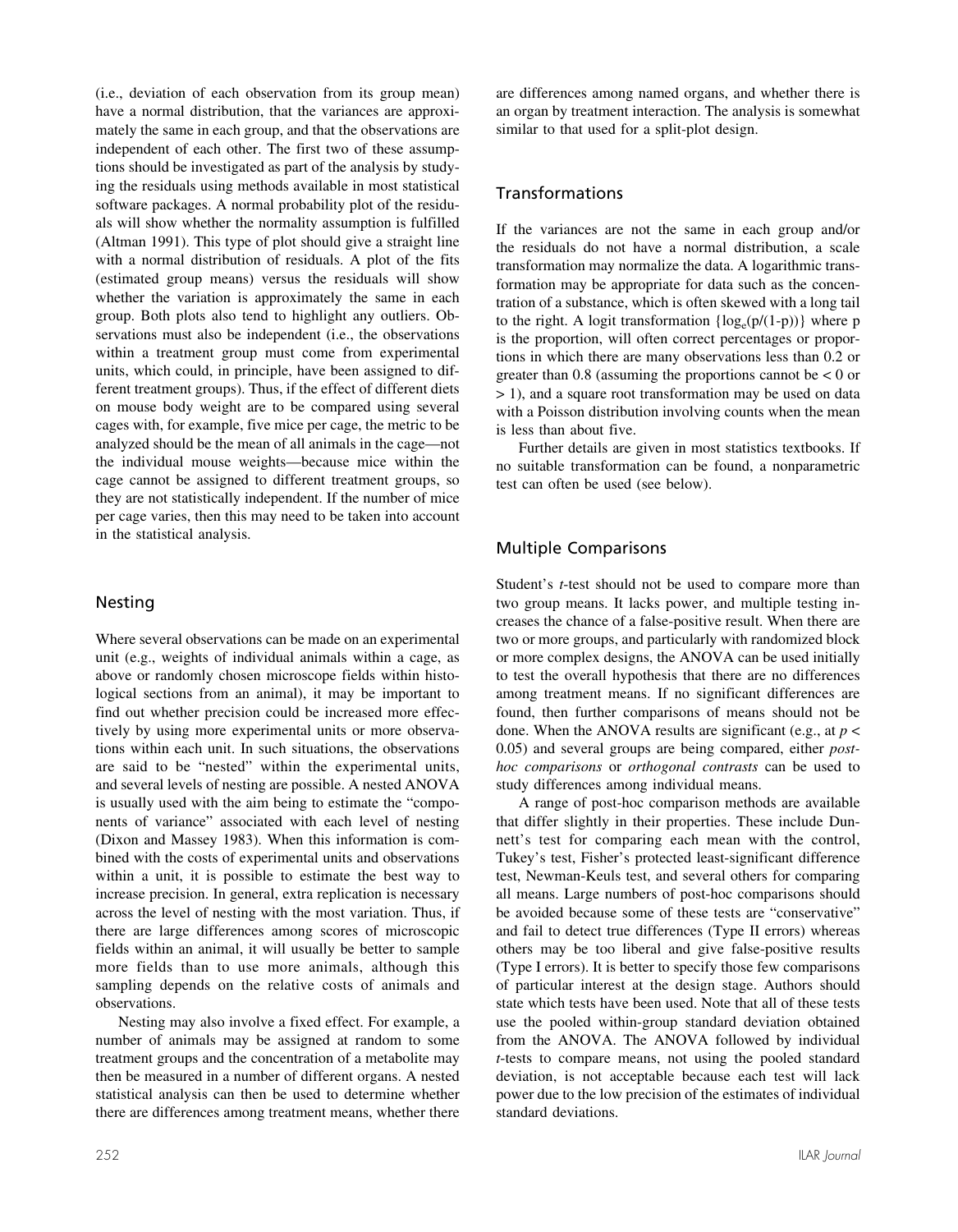Group means can also be compared using so-called "orthogonal contrasts." Depending on the types of treatment, either this method can compare individual means or groups of means or, if the treatments represent dose levels or time and are equally spaced on some scale, these contrasts can be used to test linearity and nonlinearity of response. Unfortunately, the methods are available only in more advanced statistical packages, although the calculations can be done manually. More details are given by Montgomery (1997).

The best estimate of the pooled standard deviation is obtained as the square root of the error mean square in the ANOVA. Indeed, this is the only estimate of the standard deviation that is available for a randomized block design. Thus, when presenting means either in tables or graphically, this estimate of the standard deviation should be used. It will, of course, be the same for each group.

#### Several Dependent Variables

When there are several dependent variables (characters), each can be analyzed separately. However, if the variables are correlated, the analyses will not be independent of one another. Thus, if sampling variation resulted in a falsepositive or false-negative result for one character, the same thing may happen for another character. A multivariate statistical analysis such as principal components analysis could be considered in such cases (Everitt and Dunn 2001).

#### Serial Measurements

Data on experimental subjects are sometimes collected serially. For example, growth curves, response to pharmaceutical or toxic agents, behavioral measurements, and output from telemetric monitoring may involve repeated measurement on individual animals. Although a repeated measures ANOVA has sometimes been used to analyze such data, this approach is best avoided because the results are difficult to interpret and the assumptions underlying the analysis are rarely met. Appropriate summary measures such as the mean of the observations, the slope of a regression line fitted to each individual, the time to reach a peak or the area under the curve, depending on the type of observed response, offer a better alternative that is easier to interpret (Matthews et al. 1990), although other methods such as a multivariate analysis are also available (Everitt 1995).

#### Nonparametric Tests

When the assumptions necessary for the *t*-test and the ANOVA of approximately equal variation in each treatment group and approximate normality of the residuals are not valid and no scale transformation is available to correct the heterogeneity of variance and/or non-normality, a nonparametric test can usually be used to compare the equality of

population means or medians. For comparing two groups, the Wilcoxon rank sum test and the Mann-Whitney test (which are equivalent) constitute a nonparametric equivalent of the two-sample *t*-test. For comparing several groups, the Kruskal-Wallis is the nonparametric equivalent of the one-way ANOVA. A nonparametric equivalent of a posthoc comparison can be used, provided the overall test is significant (Sprent 1993). A version of the Wilcoxon test can also be used as the nonparametric version of the paired *t*-test for a randomized block design with two treatment groups.

The Friedman test is the nonparametric equivalent of the randomized block ANOVA for more than two treatment groups. Several other nonparametric tests are appropriate for particular circumstances, and they are described in most statistics textbooks.

### **Correlation**

The most common correlation coefficient is known more formally as the *product-moment correlation,* or Pearson correlation to distinguish it from several other types. It is used for assessing the strength of the *linear* relation between two numerical variables A and B. Both A and B are assumed to be subject to sampling variation. It does not assume that variation in A causes variation in B or vice versa. The correlation can be shown graphically using a scatter plot. Normally a best fitting line should not be shown. The investigator who wishes to fit such a line should remember that the line calculated from the regression of A on B will normally be different from that due to the regression of B on A. The usual hypothesis test is that the correlation is zero; however, in some cases, it may be appropriate to test whether the correlation differs from some other defined value. Note that a change of scale will alter the correlation coefficient and that a nonlinear relation will result in a low correlation even if the two variables are strongly associated. In such circumstances, use of the correlation of ranks may be more appropriate. There are several other forms of correlation coefficient, depending on whether the variables are measurements or ranks or are dichotomous.

#### **Regression**

Regression analysis can be used to quantify the relation between two continuous variables X and Y, where variation in X is presumed to cause variation in Y. Regression is thus asymmetric with respect to X and Y. The X variable is assumed to be measured without error. Linear regression can be used to fit a straight line of the form  $Y = a + bX$ , where a and b are constants that are estimated from the data using the least-squares method. In this case, "a" (the intercept) represents the value of Y when X is zero, and "b" is the slope of the regression line. A positive value of b implies that the slope rises from left to right, and a negative value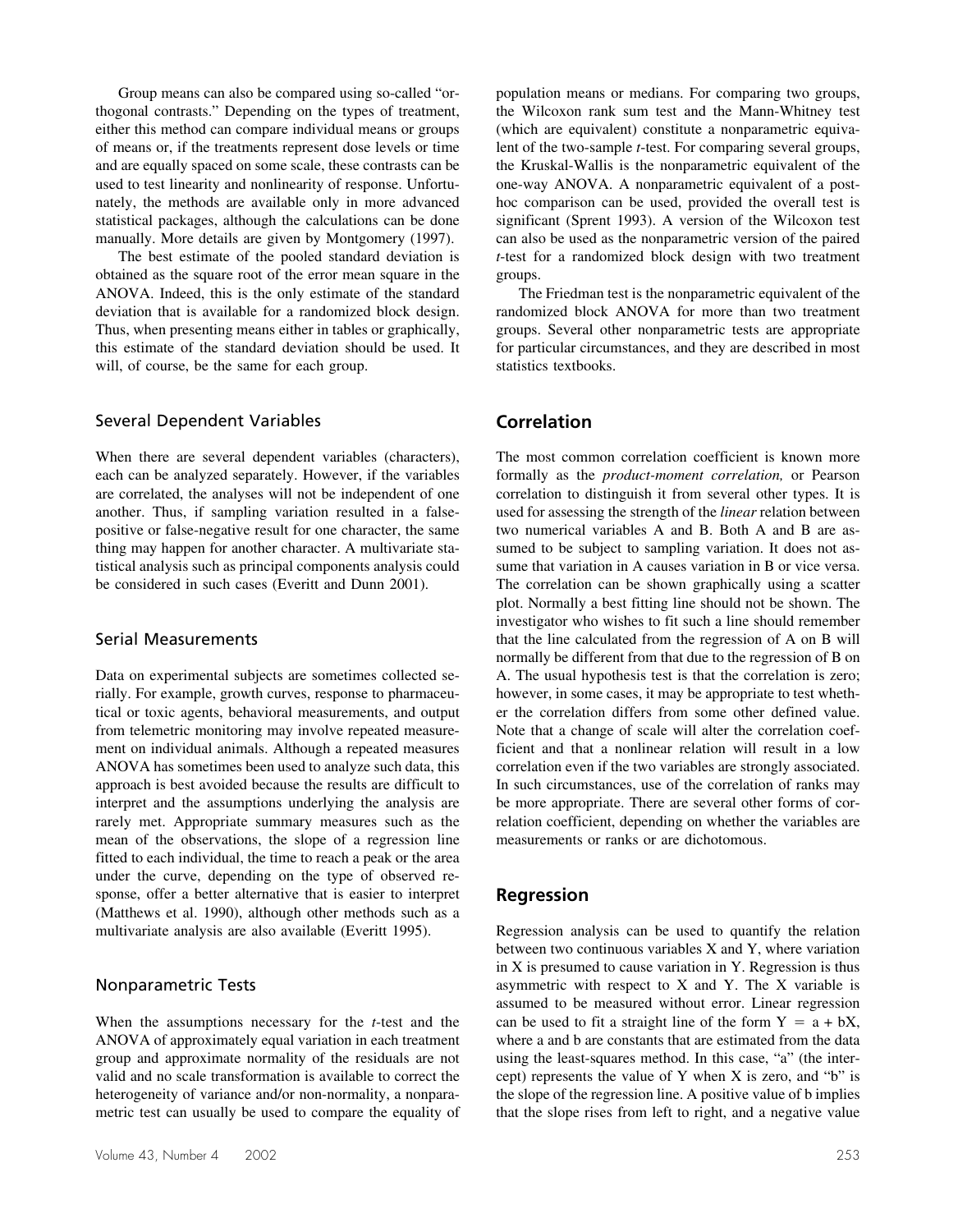implies that it declines. Confidence intervals can be obtained for the slope and can be fitted around the regression line to give, for example, a 95% confidence interval for the mean value of Y for a given value of X. Prediction intervals can also be fitted to give, for example, a 95% interval for the variation of individual observations of Y for any given value of X. When possible, it is important to quote  $\mathbb{R}^2$ , which is interpreted as the proportion of the variability in the data explained by regression. This may be low if the X-variable does not have a reasonably large range. The residual (error) variation from the ANOVA table should also be quoted.

If animals are caged in groups and the X variable (e.g., the dose level of a test compound or a dietary ingredient) is administered to whole cages, then the cage becomes the experimental unit and the Y variable will be the mean of all the animals in the cage. If the number of animals per cage varies, then more weight can be given to cages with more animals. A weighted regression analysis, which takes account of possible variation in the precision with which each point is estimated, is available in many statistical packages. Quadratic regression can be used to fit a curve to the data points. Many other types of curve can be fitted, and some have useful biological interpretations.

The effect of several independent X variables can be evaluated simultaneously using multiple regression. Often such an analysis is exploratory, with the aim of identifying which variables are influential. Logistic regression can be used to explore the relation between one or more predictor variables and a binary (e.g., dead/alive) outcome.

Regression and the ANOVA are closely related so that a regression of, for example, response on dose level can sometimes be included as part of the ANOVA using orthogonal contrasts (Altman 1991; Dixon and Massey 1983; Montgomery 1997). The usual statistical test in regression analysis is of the null hypothesis that there is no linear relation between X and Y. Other common tests are of whether two regression lines have the same slope b and/or the same intercept a. A test to determine whether there is a quadratic relation would be a test of whether a quadratic curve gives a significantly better fit than a straight line.

## **Categorical Data**

Categorical data consist of counts of the number of units with given attributes. These attributes can be described as "nominal" when they have no natural order (e.g., the strain or breed of the animals). They are described as "ordinal" when they have a natural order such as low, medium, and high dose levels or scores, which may also be defined numerically. When there are two categories, the data are called binary. Categorical data are often presented in the form of frequency tables and/or as proportions or percentages.

Proportions or percentages should be accompanied by a confidence interval (preferably) or standard error, and n should be clearly indicated. The usual method of comparing

two or more proportions is a contingency table chi-squared analysis, which tests the null hypothesis that rows and columns are independent. The method is inaccurate if the numbers in some cells are very low. Fisher's exact test can be used in such cases. Other methods of analysis are available and are described in some texts.

# **Presentation of the Results**

When individual means are quoted, they should be accompanied by some measure of variation. Excess decimal places, often produced by the computer, should be eliminated. It is usually sufficient to quote means to three significant digits (e.g., 11.4 or 0.128). Percentages can often be rounded to the nearest whole number. If the aim is to describe the variation among individuals that contribute to the mean, then the standard deviation should be given. Avoid using the  $\pm$  sign. When presenting means it is better to use a designation such as "mean 9.6 (SD 2.1)" because it avoids any confusion between standard deviation and standard error. When the aim is to show the precision of the mean, a confidence interval (e.g., 9.6 [95% CI = 7.2-12.0]) should be used (preferably) or a standard error (e.g., 9.6 [SE 1.2]). Actual observed *p* values should be quoted whenever possible, rather than using  $\langle$  or  $\rangle$  signs, although if these values are very low,  $a <$  sign can be used (e.g.,  $p < 0.001$ ). Lack of statistical significance should not be used to claim that an effect does not exist. Nonsignificance may be due to the experiment being too small or the experimental material being too variable.

When two means are compared, the size of the difference between them should be quoted together with a confidence interval. When nonparametric analyses have been done, it is more sensible to quote medians and, for example, 25 and 75% centiles indicating the interquartile range. When proportions or percentages are given, a standard error or confidence interval and n should also be given. When proportions are compared, the confidence interval for the difference (or ratio) should be supplied.

We advise showing tabulated means in columns rather than rows because this arrangement makes it easier to compare values. If the means have been compared using a *t*-test or ANOVA and the standard deviations have been found not to differ materially between groups, use of a pooled standard deviation may be more appropriate than showing the standard deviations separately for each mean. The number of observations should always be indicated.

# **Graphical Presentation of Data**

Graphs are especially valuable to illustrate points that would be difficult to explain in writing or in a table. Presentation of a small number of means can often be done more clearly and using less space using a table than a bar diagram. It is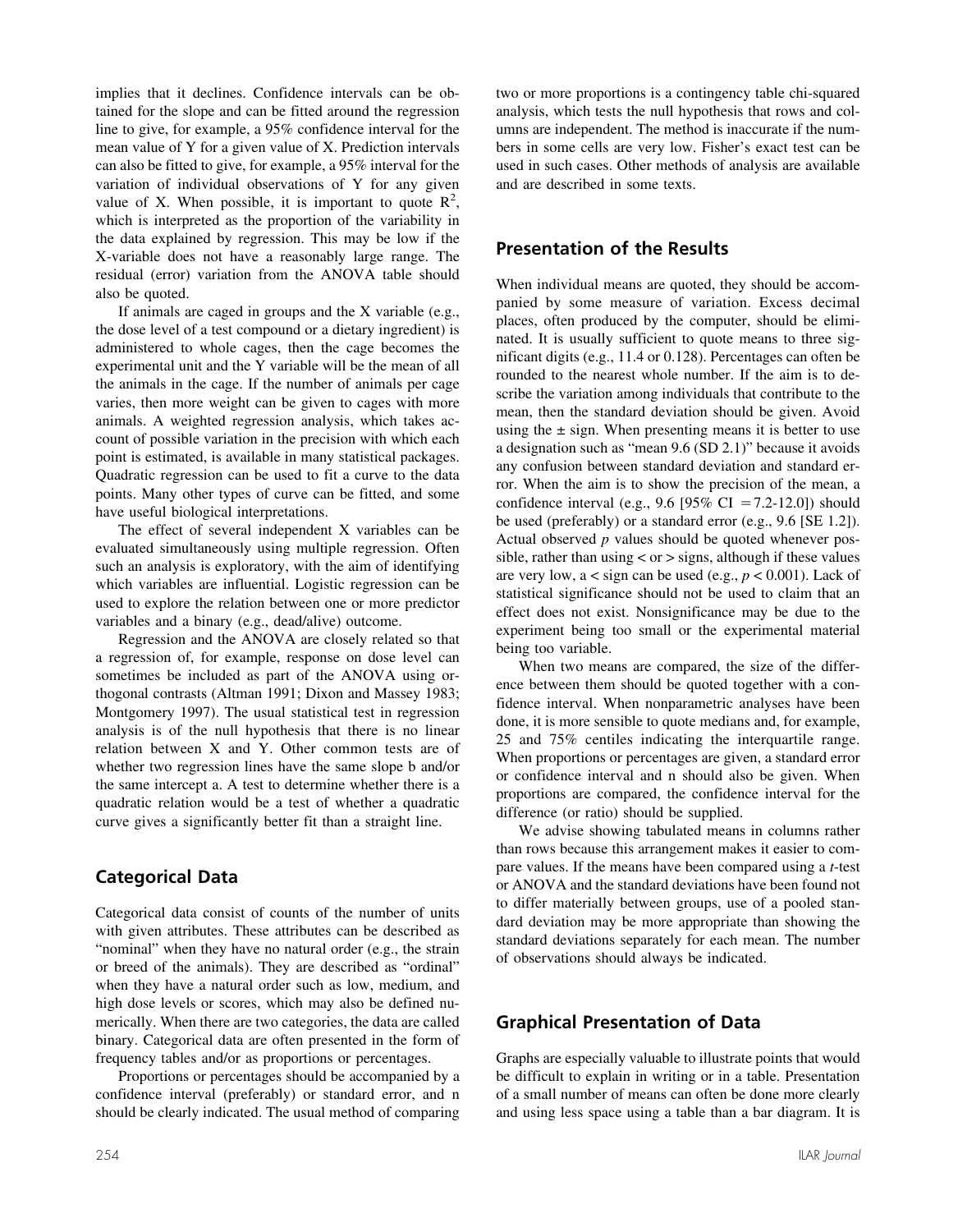also easier to read numerical values off a table than to read them off a graph.

Graphs showing individual points rather than bar charts or graphs with error bars are strongly encouraged because they provide a much clearer impression of the nature of the data. For example, a dose-response curve with individual points (Figure 1) provides a much clearer impression of individual variation than the example in Figure 2, which tends to give a false impression of uniformity at each dose level.

When means have been compared statistically, it may be better to indicate significant differences on the diagram, rather than adding error bars. When error bars are shown on graphs or bar diagrams, there should be a clear indication of whether these are standard deviations, standard errors, or confidence intervals (preferred), and the number of observations should be clearly indicated in the text or figure caption. With more complex graphs, it may be better not to use error bars but instead to summarize the data in an accompanying table. Regression lines should never be shown without the data points; preferably, they should be shown with a confidence interval and/or prediction interval.

### **Combining Data from Different Studies: Meta-analysis**

Sometimes answers to the same essential questions are sought in several independent experiments or trials from



**Figure 1** Red blood cell counts in mice as a function of the dose of chloramphenicol showing counts for individual mice with a line connecting the mean count at each dose level. Note that this example provides a better impression of the variability of the data than Figure 2. Raw data from Festing MFW, Diamanti P, Turton JA. 2001. Strain differences in haematological response to chloramphenicol succinate in mice: Implications for toxicological research. Food Chem Toxicol 39:375-383.



**Figure 2** Same data as in Figure 1, but just showing the group means and error bars of one standard error about each mean. This type of presentation is not recommended as it tends to obscure individual variability.

different investigators. Formal methods of "meta-analysis" have been developed that attempt to combine the results of different experiments taking account of sample sizes and apparent quality of the data. Meta-analysis usually forms only part of a systematic review to identify all relevant studies (Egger et al. 2001). There are a number of difficulties in doing such reviews, one of which is publication bias. Many studies are published only if they give positive results because journals are often reluctant to publish studies where differences are not statistically significant. For example, findings that some types of environmental enrichment benefit laboratory mice are more likely to be published than those that find there is no effect. Thus, if only published studies are included in the meta-analysis, the case for environmental enrichment might appear to be overwhelming. Unfortunately, no mechanism exists for finding unpublished data.

Despite this potential difficulty, bringing together all relevant research evidence in a topic should be generally encouraged. A key aspect of such review is to assess the methodological quality of the individual studies. Metaanalysis of the results from several studies may then be done for those studies deemed to be scientifically reliable and addressing the same question. Although various statistical methods are available, meta-analysis may not be straightforward, however, especially for observational studies.

## **Use of Historical Data**

The value of historical data depends on its quality and its reliability. Many factors (e.g., strain, origin, associated mi-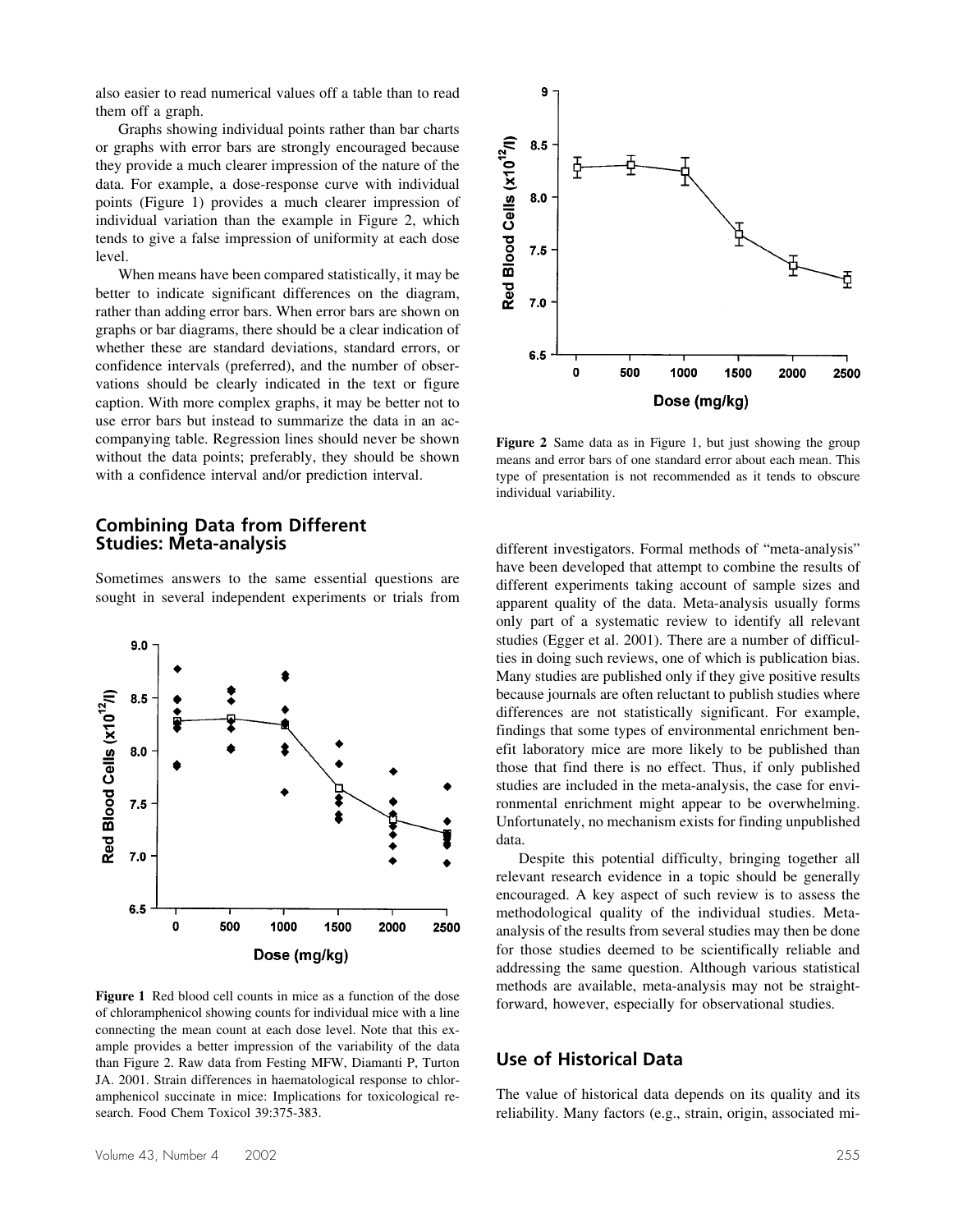

**Figure 3** Control chart of micronuclei counts per 1000 polychromatic erythrocytes in 47 batches of five control mice and two batches of mice treated with 1,2-dimethylhydrazine. Such a chart provides one method of making use of relatively homogeneous sets of historical control data collected within a single laboratory over a long period of time. (Data used to illustrate the point, although the real time sequence was not available, raw data was extracted from: Morrison V, Ashby J. 1995. High resolution rodent bone marrow micronucleus assays of 1,2-dimethylhydrazine: Implications of systemic toxicity and individual responders. Mutagenesis 10:129-135.)

croflora, housing, husbandry, and methods of measuring each outcome) can influence individual results so that in nearly all studies, contemporary controls are almost essential, and historical data, particularly from another laboratory should be treated with considerable caution. Methods of meta-analysis may be appropriate in some cases.

However, when similar experiments are performed repeatedly in the same laboratory, there will often be scope for using historical data. For example, chemicals are often routinely tested to determine whether they produce micronuclei in mice when given by injection. Usually a laboratory will standardize on a single strain and sex of mice and use a standard protocol that includes contemporary controls. Quality control charts, often used in industry, provide one method of using such data (Hayashi et al. 1994). In Figure 3 is shown a control chart of the mean number of micronuclei in 47 samples of five control mice collected over a period of several months in one laboratory, with the last two samples of mice treated with 35 mg/kg of 1,2-dimethylhydrazine. The control chart shows the mean number of micronuclei among the control samples with upper and lower control limits. One of the samples of mice treated with the 1,2-dimethylhydrazine clearly exceeds the upper control limit and has been flagged by the computer. Careful use of such techniques, which need further development for use in a biological context, might mean that smaller sample sizes could be used in each study.

#### **Conclusions**

The need for improved experimental design and statistical analysis of animal experiments, if they are to be considered ethically acceptable, has already been emphasized. However, a recent example re-emphasizes this. A meta-analysis of 44 animal studies on fluid resuscitation (Roberts et al. 2002) reported that only two of the investigators stated how the animals were allocated to the treatment groups, none of them were sufficiently large to detect a halving in the risk of death reliably, there was considerable scope for bias to enter into the conclusions, and there was substantial heterogeneity in the results due to the method of bleeding. Presumably the latter could have been detected using a factorial design with bleeding method as a design factor. The authors concluded that the odds ratios were impossible to interpret, and they questioned whether these animal data were of any relevance to human health care. If scientists are to have the privilege of being allowed to do painful experiments on animals, they must ensure that their experiments are beyond criticism.

### **Acknowledgment**

Thanks are due to Peter Sasieni, Cancer Research UK, for helpful comments.

#### **References**

- Altman DG. 1991. Practical Statistics for Medical Research. London: Chapman and Hall.
- Altman DG. 2002. Poor quality medical research: What can journals do? JAMA (In Press).
- Altman DG, Gore SM, Gardner MJ, Pocock SJ. 2000. Statistical guidelines for contributors to medical journals. In: Altman DG, Machin D, Bryant TN, Gardner MJ, eds. Statistics with Confidence. 2nd Ed. London: BMJ Books.
- Boisvert DPJ. 1997. Editorial policies and animal welfare. In: van Zutphen LFM, Balls M, eds. Animal Alternatives, Welfare and Ethics. Amsterdam: Elsevier. p 399-404.
- Cohen J. 1988. Statistical Power Analysis for the Behavioral Sciences. 2nd ed. Hillsdale: Lawrence Erlbaum Associates.
- Cox DR. 1958. Planning Experiments. New York: John Wiley & Sons.
- Cox DR, Reid N. 2000. The Theory of the Design of Experiments. Boca Raton: Chapman and Hall/CRC Press.
- Dell R, Holleran S, Ramakrishnan R. 2002. Sample size determination. ILAR J 43:207-213. <http://www.national-academies.org/ilar>.
- Dixon WJ, Massey FJJ. 1983. Introduction to Statistical Analysis. 4th ed. Auckland: McGraw-Hill International Book Co.
- Egger M, Davey Smith G, Altman DG, eds. 2001. Systematic Reviews in Health Care. Meta-analysis in Context. 2nd Ed. London: BMJ Books.
- Elashoff JD. 1997. nQuery Advisor Version 2.0 User's Guide. Cork: Statistical Solutions.
- Everitt BS. 1995. The analysis of repeated measures: A practical review with examples. Statistician 44:113-135.
- Everitt BS, Dunn G. 2001. Applied Multivariate Data Analysis. 2nd Ed. London: Arnold.
- Fairweather WR, Bhattacharyya A, Ceuppens PP, Heimann G, Hothorn LA, Kodell RL, Lin KK, Mager H, Middleton BJ, Slob W, Soper KA, Stallard N, Ventre J, Wright J. 1998. Biostatistical methodology in carcinogenicity studies. Drug Infor J 32:401-421.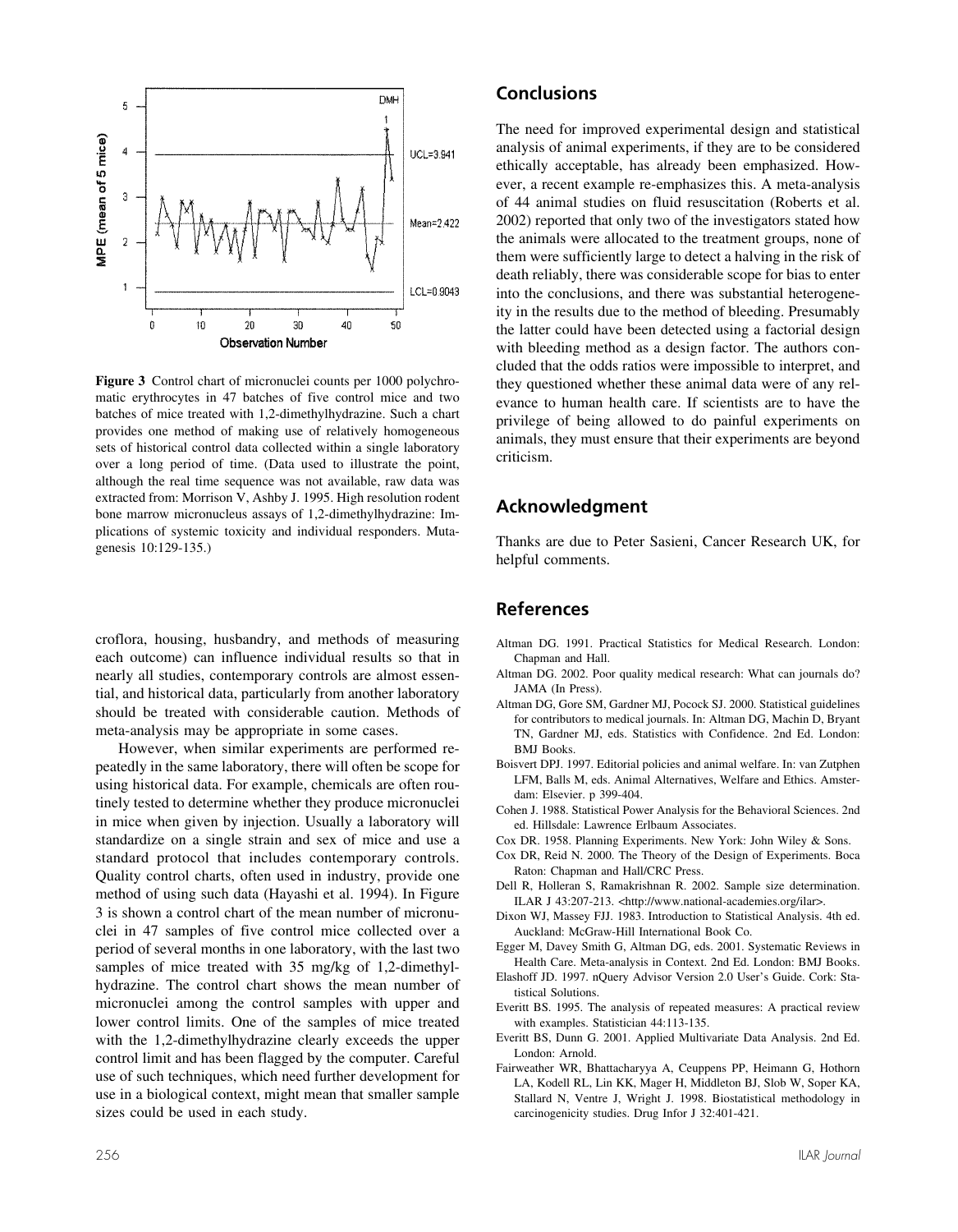- Festing MFW. 1994. Reduction of animal use: Experimental design and quality of experiments. Lab Anim 28:212-221.
- Festing MFW. 1995. Use of a multi-strain assay could improve the NTP carcinogenesis bioassay program. Environ Health Perspect 103:44-52.
- Festing MFW. 1997. Fat rats and carcinogen screening. Nature 388:321- 322.
- Festing MFW. 1999. Warning: The use of genetically heterogeneous mice may seriously damage your research. Neurobiol Aging 20:237-244.
- Festing MFW. 2001. Guidelines for the design and statistical analysis of experiments in papers submitted to ATLA. ATLA 29:427-446.
- Festing MFW, Lovell DP. 1995. The need for statistical analysis of rodent micronucleus test data: Comment on the paper by Ashby and Tinwell. Mutat Res 329:221-224.
- Festing MFW, Lovell DP. 1996. Reducing the use of laboratory animals in toxicological research and testing by better experimental-design. J R Stat Soc 58(B-Methodol):127-140.
- Festing MFW, van Zutphen LFM. 1997. Guidelines for reviewing manuscripts on studies involving live animals. Synopsis of the workshop. In: van Zutphen LFM, Balls M, eds. Animal Alternatives, Welfare and Ethics. Amsterdam: Elsevier. p 405-410.
- Festing MFW, Diamanti P, Turton JA. 2001. Strain differences in haematological response to chloramphenicol succinate in mice: Implications for toxicological research. Food Chem Toxicol 39:375-383.
- Festing MFW, Overend P, Gaines Das R, Cortina Borja M, Berdoy M. 2002. The Design of Animal Experiments: Reducing the Use of Animals in Research Through Better Experimental Design. London: Royal Society of Medicine Press Limited.
- Finney DJ. 1978. Statistical Method in Biological Assay. 3rd Ed. London: Charles Griffin & Company Ltd.
- Hayashi M, Hashimoto S, Sakamoto Y, Hamada C, Sofuni T, Yoshimura I. 1994. Statistical analysis of data in mutagenicity assays: Rodent micronucleus assay. Environ Health Perspect 102(Suppl 1):49-52.
- ICMJE [International Committee of Medical Journal Editors]. 2001. Uniform requirements for manuscripts submitted to biomedical journals. <www.jcmje.org>.
- Lipnick RL, Cotruvo JA, Hill RN, Bruce RD, Stitzel KA, Walker AP, Chu I, Goddard M, Segal L, Springer JA, Myers RC. 1995. Comparison of the up-and-down, conventional  $LD_{50}$ , and fixed-dose acute toxicity procedures. Food Chem Toxicol 33:223-231.
- Matthews JNS, Altman DG, Campbell MJ, Royston P. 1990. Analysis of serial measurements in medical research. Br Med J 300:230-235.
- Maxwell SE, Delaney HD. 1989. Designing experiments and analyzing data. Belmont CA: Wadsworth Publishing Company.
- McCance I. 1995. Assessment of statistical procedures used in papers in the Australian Veterinary Journal. Aust Vet J 72:322-328.
- Mead R. 1988. The Design of Experiments. Cambridge: Cambridge University Press.
- Montgomery DC. 1997. Design and Analysis of Experiments. 4th Ed. New York: John Wiley & Sons.
- Morrison V, Ashby J. 1995. High resolution rodent bone marrow micronucleus assays of 1,2-dimethylhydrazine: Implications of systemic toxicity and individual responders. Mutagenesis 10:129-135.
- Muller KE, Barton CN, Benignus VA. 1984. Recommendations for appropriate statistical practice in toxicological experiments. Neurotoxicology 5:113-126.
- Obrink KJ, Rehbinder C. 1999. Animal definition: A necessity for the validity of animal experiments? Lab Anim 34:121-130.
- Rispin A, Farrar D, Margosches E, Gupta K, Stitzel K, Carr G, Greene M, Meyer W, McCall D. 2002. Alternative methods for the  $LD_{50}$  test: The up and down procedure for acute toxicity. ILAR J 43:233-243. <http:// www.national-academies.org/ilar>.
- Roberts I, Kwan I, Evans P, Haig S. 2002. Does animal experimentation inform human healthcare? Observations from a systematic review of international animal experiments on fluid resuscitation. Br Med J 324: 474-476.
- Russell WMS, Burch RL. 1959. The Principles of Humane Experimental Technique. London: Methuen & Co. Ltd. [Reissued: 1992, Universities

Federation for Animal Welfare, Herts, England.] <http:// altweb.jhsph.edu/publications/humane\_exp/het-toc.htm>.

- Schlede E, Mischke U, Roll R, Kayser D. 1992. A national validation study of the acute-toxic-class method—An alternative to the  $LD_{50}$  test. Arch Toxicol 66:455-470.
- Shaw R, Festing MFW, Peers I, Furlong L. 2002. The use of factorial designs to optimize animal experiments and reduce animal use. ILAR J 43:223-232. <http://www.national-academies.org/ilar>.
- Silver LM. 1995. Mouse Genetics. New York: Oxford University Press.
- Sprent P. 1993. Applied Nonparametric Statistical Methods. 2nd Ed. London: Chapman and Hall.
- Stokes WS. 2000. Reducing unrelieved pain and distress in laboratory animals using humane endpoints. ILAR J 41:59-61. <http:// www.national-academies.org/ilar>.
- Thomas L. 1997. A review of statistical power analysis software. Bull Ecol Soc Am 78:126-139.

## **Appendix**

## **Specification of the Animals Used in an Experiment**

Scientific experiments should be repeatable, so it is important that the animals, their environment, and their associated micro-organisms are described as fully as possible (Obrink and Rehbinder 1999). Often the descriptions of the animals published in scientific papers are totally inadequate (Boisvert 1997). Scientists should also be aware that animals with the same designation from different sources or from one source at different times may be genetically different, and that the microbiological status of animals can influence their response to experimental treatments. The following checklist is based largely on one proposed by Festing and van Zutphen (1997). It should be used to help ensure that all details of the animals relevant to a particular study are fully described.

Specify in the paper as many as possible of the following:

#### Animals

**Source**: Species (with Latin name if not a common laboratory species), source, conservation status if wild, age and/or body weight, sex.

**Transportation**: Length of acclimatization period

**Genotype**: The breed, strain, or stock name. Inbred strains, mutants, transgenes, and clones should be described using internationally accepted nomenclature when available (see <www.informatics.jax.org> for mouse and rat nomenclature). Any genetic quality assurance verifying the genotype should be mentioned.

**Microbiological status**: Conventional, specified pathogenfree (SPF), germfree/gnotobiotic. When possible, reference should be made to some agreed-upon standards for microbiological characterization such as the FELASA standards (<www.felasa.org>).

### Environment

**Housing:** Type of housing including whether conventional, barrier, isolator, or individually ventilated cages. Room